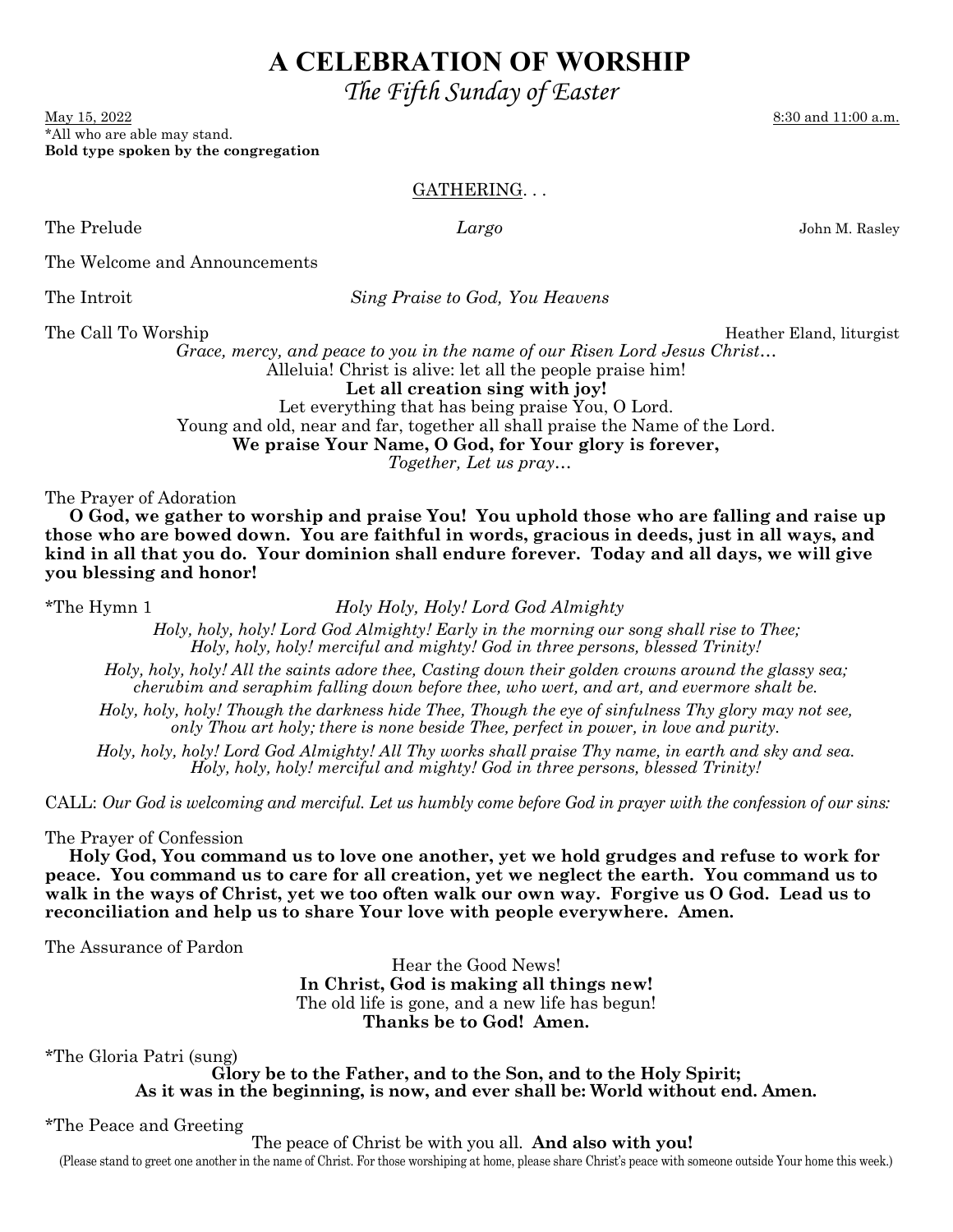#### TO HEAR THE WORD OF GOD. . .

The Prayer for Illumination

The New Testament Lesson: *Acts 11: 1-18*

The Psalter Lesson: *Psalm 148: 1-14*

\*The Hymn 374 *O Holy City, Seen of John* 

*O holy city seen of John, where Christ, the Lamb, does reign, Within whose four-square walls shall come no might, nor need, nor pain, And where the tears are wiped from eyes that shall not weep again!* 

*O shame to us who rest content while lust and greed for gain in street and shop and tenement wring gold from human pain, and bitter lips in deep despair cry, "Christ has died in vain!"* 

*Give us, O God, the strength to build the city that has stood Too long a dream; whose laws are love, whose ways are servanthood, And where the sun that shines becomes your grace for human good.* 

> *Already in the mind of God that city rises fair. Lo, how its splendor challenges the souls that greatly dare, And bids us seize the whole of life and build its glory there.*

The Epistle Lesson: *Revelation 21:1-6*

A Moment with the Children

The Anthem *For the Beauty of the Earth* John Rutter

*For the beauty of the earth, For the glory of the skies, For the love which from our birth Over and around us lies, Lord of all, to Thee we raise, This our joyful hymn of praise. For the beauty of each hour, of the day and of the night, Hill and vale and tree and flower, Sun and Moon and stars of light, Lord of all, to Thee we raise, This our joyful hymn of praise. For the joy of human love, brother, sister, parent, child. Friends on earth and friends above, For all gentle thoughts and mild, Lord of all, to Thee we raise, this our joyful hymn of praise. For each perfect gift of Thine, To our race so freely given, Graces human and divine Flowers of earth and buds of heaven, Lord of all, to Thee we raise this our joyful hymn of praise.*

The Gospel Lesson: *John 13:31-35*

The Word of the Lord. **Thanks be to God.** 

The Sermon *The New Jerusalem* Michelle L. Abel

#### TO RESPOND TO GOD'S WORD. . .

\*The Apostles' Creed

 **I believe in God, the Father almighty, Maker of heaven and earth, And in Jesus Christ his only Son, our Lord; who was conceived by the Holy Ghost, born of the Virgin Mary, suffered under Pontius Pilate, was crucified, dead, and buried; he descended into hell; the third day he rose again from the dead; he ascended into heaven, and sitteth on the right hand of God the Father Almighty; from thence he shall come to judge the quick and the dead.** 

 **I believe in the Holy Ghost; the holy catholic church; the communion of saints; the forgiveness of sins; the resurrection of the body; and the life everlasting. Amen.** 

The Prayers of the People

The Lord' Prayer

 **Our Father, who art in heaven, hallowed be thy name, thy kingdom come, thy will be done, on earth as it is in heaven. Give us this day our daily bread; and forgive us our debts, as we forgive our debtors; and lead us not into temptation, but deliver us from evil. For thine is the kingdom, and the power, and the glory, forever. Amen.**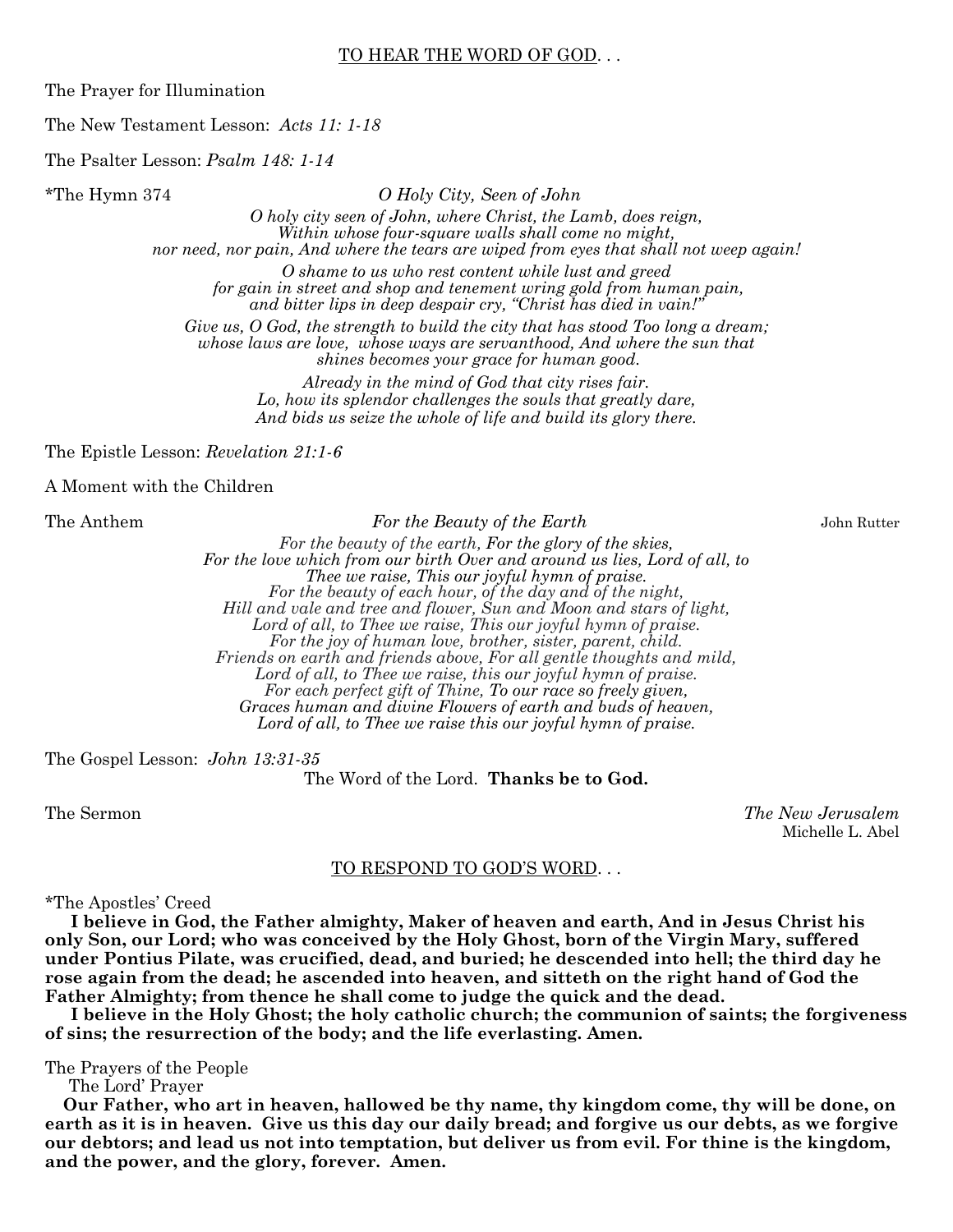#### TO GO FORTH AND SERVE IN GOD'S NAME. . .

\*The Hymn 366 Love Divine All Love Excelling

*Love divine, all loves excelling, Joy of heaven, to earth come down, fix in us thy humble dwelling; all thy faithful mercies crown. Jesus, Thou art all compassion; Pure unbounded love Thou art; Visit us with Thy salvation; enter every trembling heart.* 

*Breathe, O breathe Thy loving Spirit into every troubled breast; Let us all in Thee inherit;*  Let us find that promised rest. Take away the love of sinning; Alpha and Omega be; *end of faith, as its beginning, set our hearts at liberty.* 

*Come, Almighty to deliver; let us all Thy life receive; suddenly return, and never, never more Thy temples leave. Thee we would be always blessing, serve Thee as Thy hosts above, pray and praise Thee without ceasing, glory in Thy perfect love.* 

*Finish then Thy new creation; pure and spotless let us be. let us see Thy great salvation perfectly restored in Thee: changed from glory into glory, till in heaven we take our place, till we cast our crowns before Thee, Lost in wonder, love, and praise.* 

#### \*The Charge and Benediction

\*The Postlude *Trumpet Voluntary* Gordon Young (Based on an Old English Hornpipe)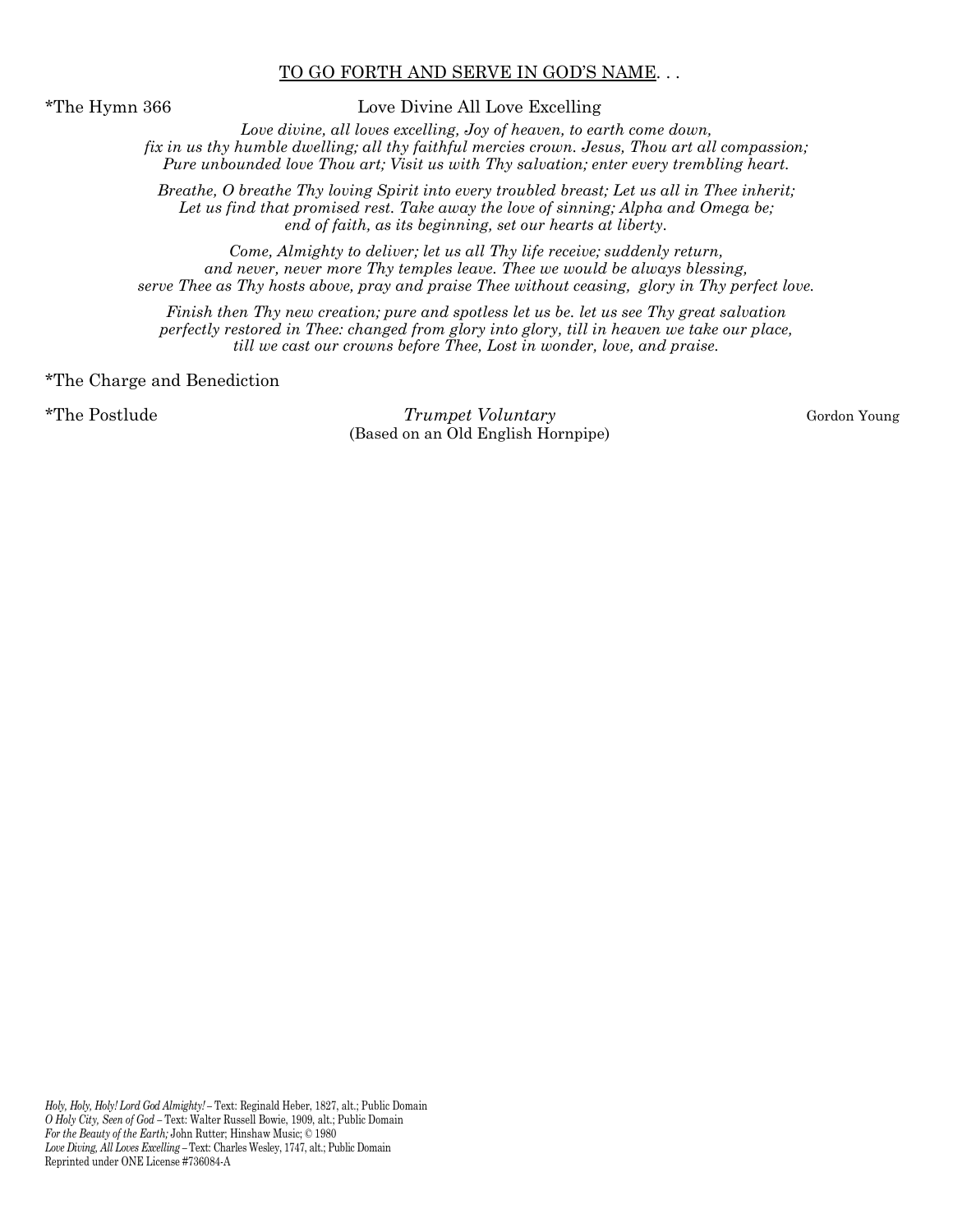# *Announcements for May 11-18*

#### *New and Unknown*

 The end of the school year is quickly approaching; for some, it has already ended. With each turning of the school year, there is a class of eager graduates, ready to step into the next phase of their lives. This change is usually seen through a positive lens where we, as individuals, level-up and proceed to the next challenge that lies on our path. As with all change, however, it can be difficult. It is hard to leave the predictable and comfortable world that we have known for something new and unpredictable. And yet the message of Jesus and the gospels is to embrace that new-ness and unknown -ness of life. When Jesus appeared before the disciples on Easter Morning, he didn't say that everything was going to be the same. No, he eventually left, leaving the space for his disciples to step in and continue the work that Christ had shown them and called them into. The disciples used their experience with Jesus as the springboard to change the world around them, forming the very Church from which we today trace our origins and roots to.

As we celebrate the graduates of our congregation this Sunday, I invite you to reflect on where you have been as an individual, as families, and where we have been as a congregation. I also encourage you to that reflection be a springboard into the great unknown that is ever present in our lives. Let us step into the space that Christ leaves for us in his resurrection. Just like the high school graduate, eager to start their college journey, let us also anticipate the future with excitement, maybe a bit of nervousness, and anticipation for what is to come for ourselves, our families, our congregation, and our world.

Peace,

 *Eric*



- 15. James Campbell, Mary Wynn McDaniel
- 16. Peg Langdon, Bob Smiley
- 19. Mike Blashford, Courtney Nix
- 20. Ryan Sweet, Mary MacNemar
- 22. Joyce Nichols, Pat Parkinson



## *Church Family News:*

 **Capsule of Concern**: Tom Edwards, Carole Fariss, Doris Glidden, Doris Gulatsi, Donna Hughes, Sharon Moser, Larry Repanshek, Lou Silvey

**Congratulations** to Jeremy and Josie Fisher on the birth of their son, Paul Davis, who was born on May 5, 2022. Paul's brother is Theodore. Allen and Chris Fisher are his grandparents. His aunts and uncle are Becca Fisher, Hannah Fisher, Sarah and Jake Cohen. Lilah is his cousin.

**Our heartfelt Christian love and sympathies** are extended to Caroline Deaderick and family on the death of her husband, Bob, who died on May 10, 2022.

 The Nix and McGhee families want to thank everyone for reaching out to support us through their cards, meals, thoughts and prayers for our families over the past few weeks. We are blessed to be surrounded by such a loving and caring Church family.

# *Weekly Meetings & Activities*

Wed.  $(5/11)$  – Meditation Group, 5:30pm (Zoom) CE Cmte, 6:30pm (J. Brian's) Thurs. (5/12) **—** Women's Bible Study, 9:30am (Zoom) Jubilate Ringers, 6pm (Sanct. Balcony) Adult Choir, 7:30pm (Choir Room) Sun. (5/15) — Worship, 8:30 (Sanct./Youtube) LIFT Hour, 9:45am Worship, 11am (Sanct.) Youth Leaders Planning Team, 12pm (Conf.Rm) Mon (5/16) — Keep It Moving-group, 3:15pm (FH) Outreach Cmte, 7pm (Conf. Rm/Zoom) Tues. (5/17) — Men's Breakfast Group, 7:30am (Conf. Rm/Zoom) Contact John Howe PW Coord. Team, 10am (FH) Session, 7pm (FH) Jubilate Ringers, 6pm (Sanct. Balcony) Adult Choir, 7:30pm (Choir Room) Wed.  $(5/18)$  – Meditation Group, 5:30pm (Library)

Lectionary Readings for Sunday, May 15: Acts 11:1-18; Psalm 148; Revelation 21:1-6; John 13:31-35